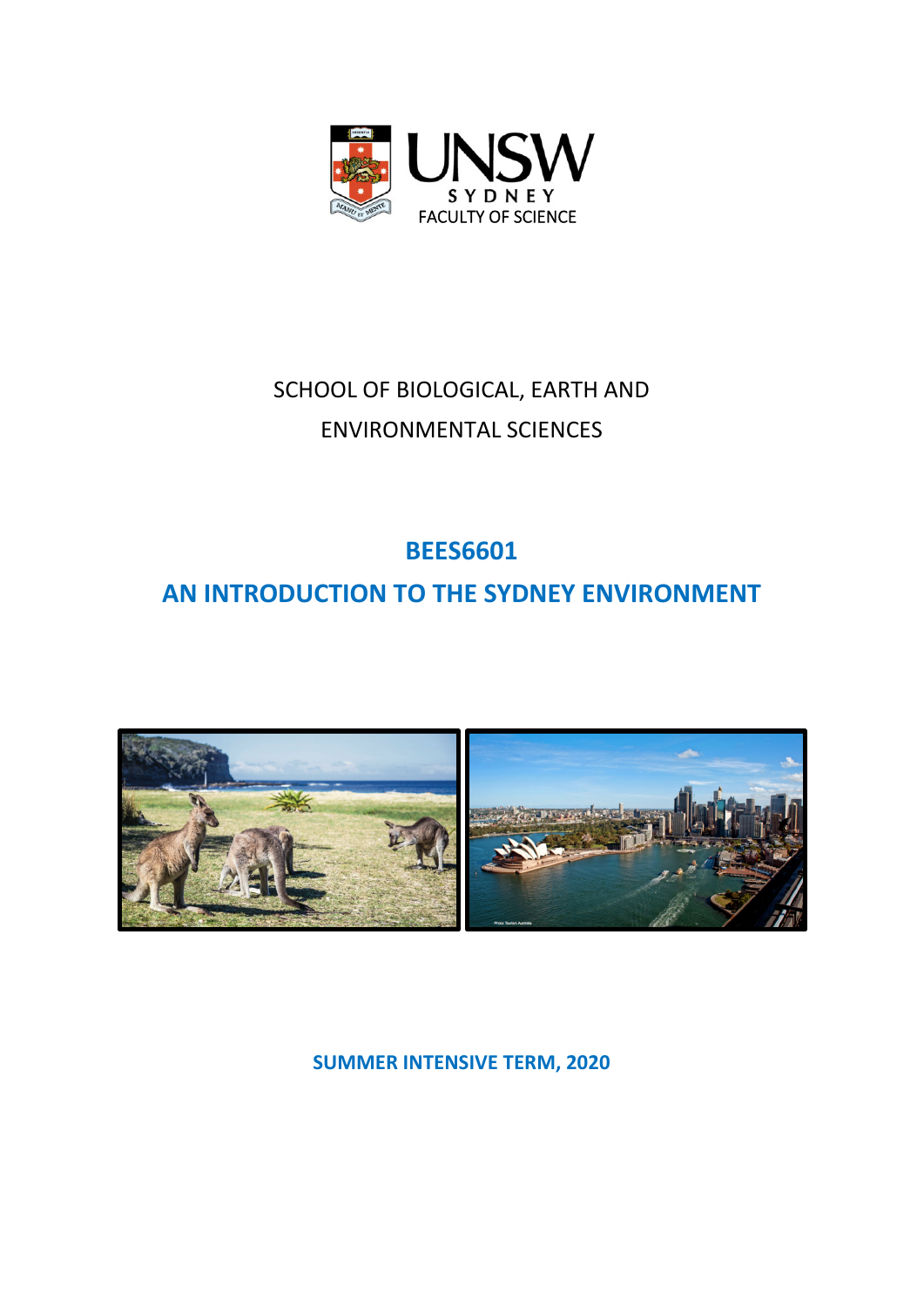|                                            | BEES6601 An Introduction to the Sydney Environment is a 6 unit of<br>credit course.                                                                                                                                                                                                                                                                                                                                                                                                                                                         |  |  |
|--------------------------------------------|---------------------------------------------------------------------------------------------------------------------------------------------------------------------------------------------------------------------------------------------------------------------------------------------------------------------------------------------------------------------------------------------------------------------------------------------------------------------------------------------------------------------------------------------|--|--|
| <b>Course Description</b>                  | This course provides an introduction to the physical, biological and<br>social environment of Sydney. Topics include the geophysical<br>environment, the Indigenous people of Sydney, the natural and<br>biological hazards of Sydney and the development of Sydney into a<br>global city. The course also consists of a series of workshops, which<br>consider the contemporary environmental issues facing Sydney. A<br>series of optional field visit(s) are designed to introduce the diversity<br>of Sydney's biophysical environment. |  |  |
|                                            | Note: There is a field tutorial involved in the assessment for<br>BEES6601 and students will incur personal expenses. Details will be<br>provided during the first week of the course.                                                                                                                                                                                                                                                                                                                                                      |  |  |
| <b>Course Aims</b>                         | The objective of An Introduction to the Sydney Environment is for<br>students to reach an understanding of the topics summarised in the<br>UNSW Handbook description. The course will consider the physical,<br>biological and social environment of Sydney and will consider<br>various environmental issues and constraints. It covers material<br>related to Sydney associated with the academic disciplines of<br>geography, earth science, climatology, biology, ecology and<br>environmental science.                                 |  |  |
| <b>Student Learning</b><br><b>Outcomes</b> | By the end of this course, you will have an appreciation of the<br>Sydney environment, including the natural geophysical environment<br>and aspects relating to the Indigenous and settler (post-1788)<br>people and history. One of the major themes of the course is how<br>Sydney's physical environment has shaped the people, and how<br>settlement has changed the<br>landscape. Local<br>European<br>environmental issues and environmental constraints will also be<br>considered.                                                  |  |  |
|                                            | The Course Learning Outcomes for BEES6601 are:                                                                                                                                                                                                                                                                                                                                                                                                                                                                                              |  |  |
|                                            | i) Develop an understanding and appreciation of the biological,<br>social and environmental character of Sydney, and its place in the<br>world.                                                                                                                                                                                                                                                                                                                                                                                             |  |  |
|                                            | ii) Demonstrate an improved understanding of the complex<br>relationships in natural environments so that they can critically<br>evaluate human impacts and understand the difficulties in solving<br>the global environmental problems we face.                                                                                                                                                                                                                                                                                            |  |  |
|                                            | iii) Display developed literacy and communication skills using<br>scientifically appropriate norms.                                                                                                                                                                                                                                                                                                                                                                                                                                         |  |  |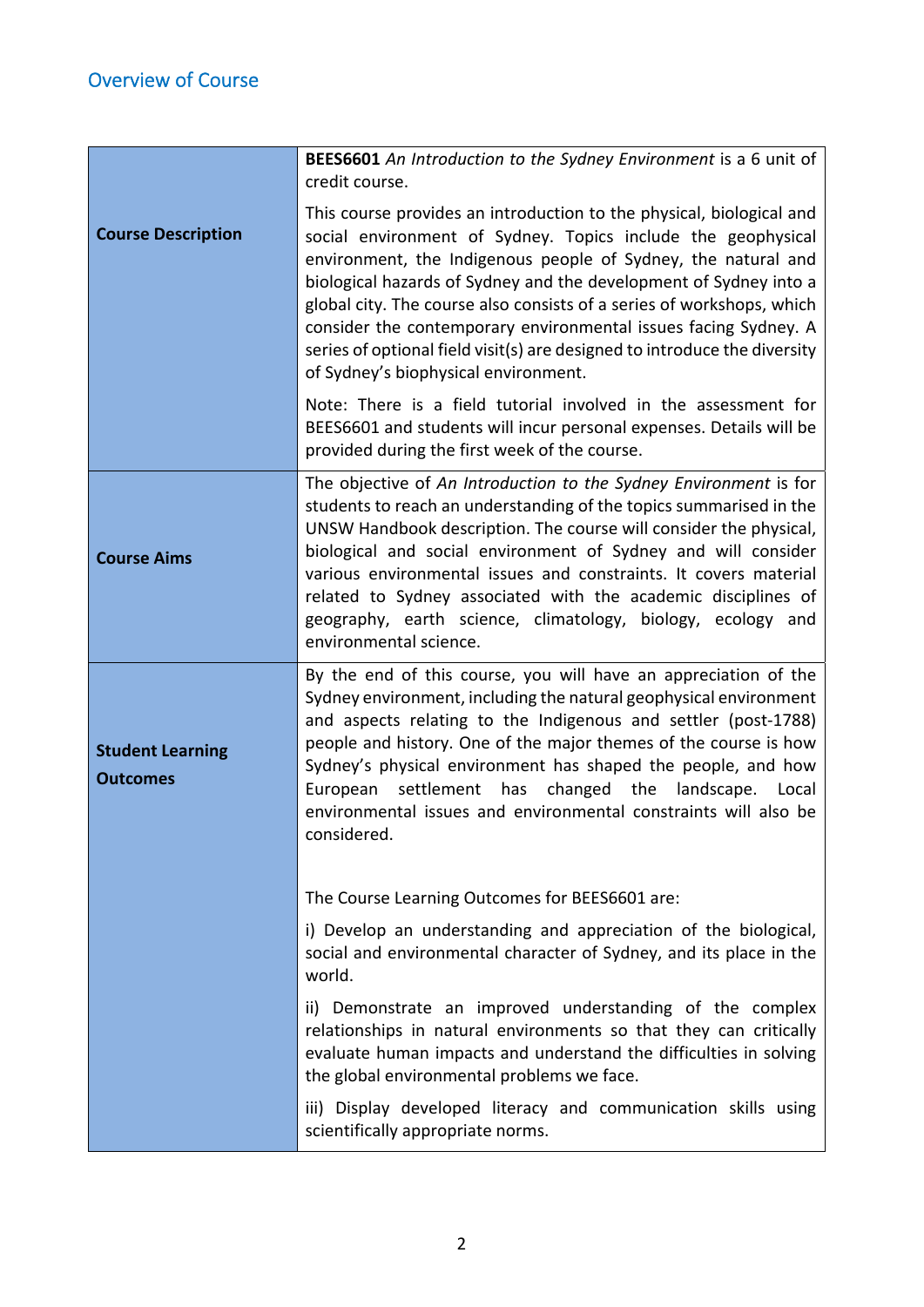### Course Description and Other Information

BEES6601 *An Introduction to the Sydney Environment* is a 6 unit of credit (UOC) upper level course at UNSW. The course is designed to provide an introduction to Sydney, uniting the common disciplines/themes of the School of Biological, Earth and Environmental Sciences (BEES): this includes traditional disciplines such as biology, earth science and geography. However, the real strength of the School of BEES and the course BEES6601 lies in the provision of cross- and interdisciplinary environmental science perspectives.

*An Introduction to the Sydney Environment* will thus consider the physical, biological and social environment of Sydney, and develop students' understanding and appreciation of the relationship between human and physical environments and current environmental constraints and issues.

David Edwards is the Course Convener of BEES6601 and should be the first point of contact for any problems. Please try to use the lecture or workshop times to raise issues: for any other problems please use email (d.edwards@unsw.edu.au with BEES6601 in subject line) or make an appointment (DE's office is Room 401C in E26 which is the front of the Biological Sciences Building). In BEES6601 David will give some of the lectures and present one of the workshops streams. A/Prof Scott Mooney is also involved in the teaching of BEES6601, presenting some of the lectures and some of the workshops. You can check out what A/Prof Mooney does at http://www.bees.unsw.edu.au/scott-mooney. Pana Panaretos will also contribute to the workshops, and several guests will present lectures/workshops along the way.

### **Rationale**

BEES6601 is primarily designed for Study Abroad or Exchange students but is equally relevant to students who are new to Sydney, including domestic (but not previously resident) or international students. The course has no assumed knowledge and includes 'reflective' components designed to consider the initial and changed perceptions of Sydney. A field visit is used to further introduce Sydney to the participants.

In 2014 Sydney was voted the most popular city for international university students, outperforming every other city in the world (A.T. Kearney Global Cities Index 2014) and is consistently ranked in the top 10 cities of the world (e.g. #9 in QS Top Universities 10 best places to study abroad in 2018 https://www.topuniversities.com/university-rankings-articles/qs-best-student-cities/10-bestplaces-study-abroad-2018; #9 in https://www.gooverseas.com/blog/10-most-popular-studyabroad-destinations in 2019; Sydney was #4 in https://www.goabroad.com/articles/studyabroad/best‐cities‐study‐abroad‐in‐2019 .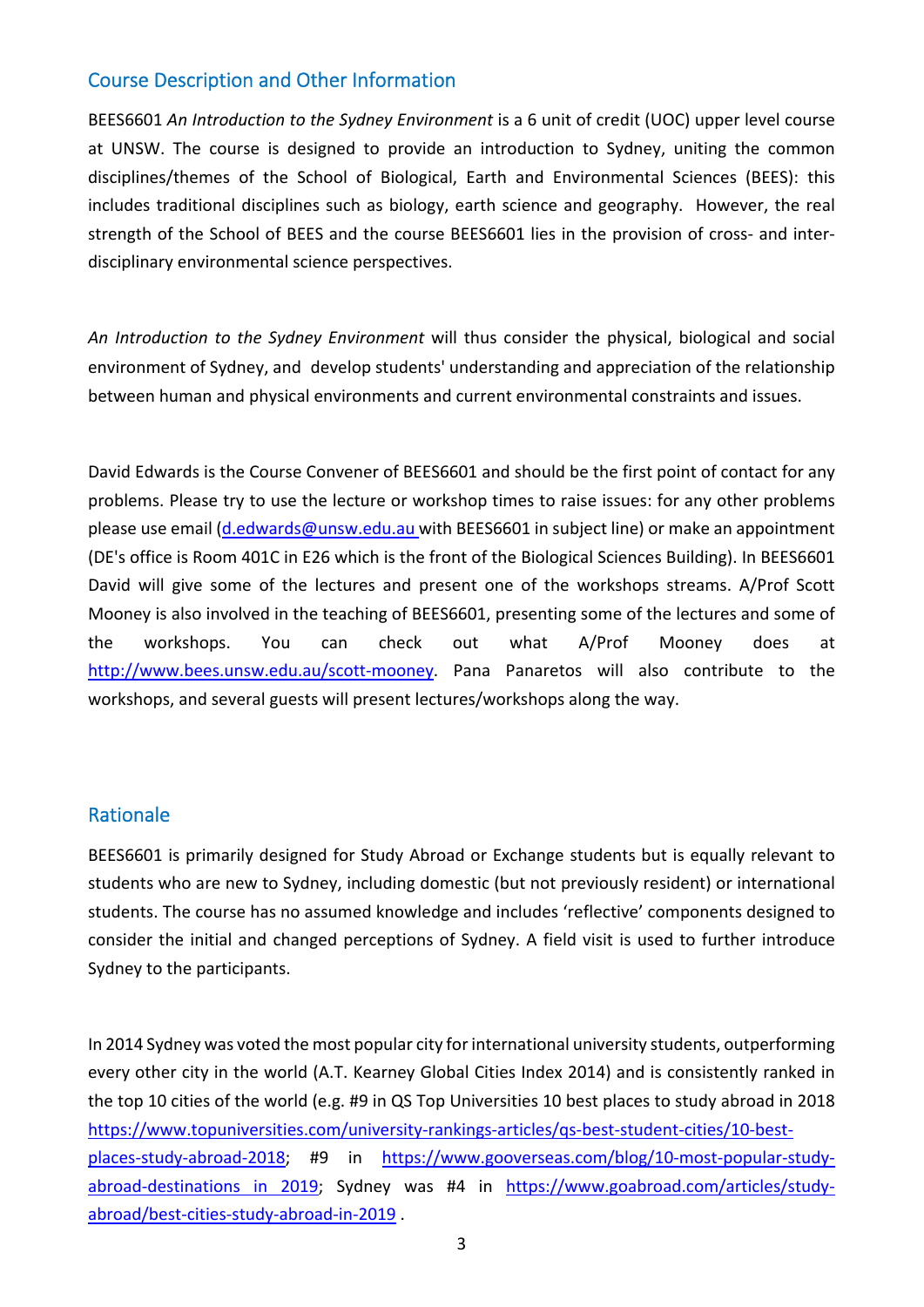## Timetable.

BEES6601 has a somewhat complicated timetable (in the **UNSW** timetable). This is all summarised in the table on the last page of this document.... but please stay tuned to announcements in class and on Moodle/email in case things change!

The **First Lecture** is Thursday 9th January from 10 am to 12 noon in CLB 6 (CLB is the Central Lecture Block which is mid‐campus, near the Subway outlet see map here). The **First Workshop** is Thursday 9<sup>th</sup> January from 1 to 3 pm in either Mathews 230 or Mathews 231 (these rooms are in the Mathews Building which is above the Mathews Pavilions). There is then a lecture (almost) every Monday, Tuesday and Wednesday morning for the next 3 weeks (10 am to 12 noon in CLB 6) and a workshop (almost) every Monday, Tuesday and Wednesday afternoon 1:00 to 3:00 pm in either Mathews 230 or 231. There are typically no classes on Thursdays or Fridays, and several of the workshops can be completed online/or in your own time and so do not require attendance in class.

In addition to this 'regular' schedule there is one additional meeting and the final exam. The additional meeting is a field visit to La Perouse to discuss the physical environment and to do the Kadoo Cultural Tour (https://www.kadootours.com.au) in Kamay Botany Bay National Park (starting) at 10 am or 2pm (to be confirmed) on Thursday 30<sup>th</sup> January. The last meeting for BEES6601 is the final exam which starts on Friday February  $7<sup>th</sup>$  starting at 1 pm in CLB 6.

Please note that several exercises in BEES6601 build on activities in previous classes. This means that all (face-to-face) classes are compulsory (and if you fail to attend >80% of them you may be refused final assessment). It should also be emphasized that classes are not repeated, and we make no assurances about the availability nor quality of any lecture recordings!

Just to reiterate this (in simple language):

- vou need to attend all classes.
- $\bullet$  the first meeting (a lecture) is Thursday 9<sup>th</sup> January at 10 am in CLB 6;
- we then meet for a lecture (almost) every Monday, Tuesday and Wednesday morning in CLB 6 and then (almost) every Monday, Tuesday and Wednesday afternoon for a workshop in either Mathews 230 or 231;
- there are several afternoon workshops that can be completed online or in your own time (Wednesday 22<sup>nd</sup> January, Tuesday 28<sup>th</sup> January and Wednesday 29<sup>th</sup> January) and so do not require attendance in class. One of these (Wednesday 22<sup>nd</sup> January) involves an exercise off campus (at Coogee) and can be done at any time;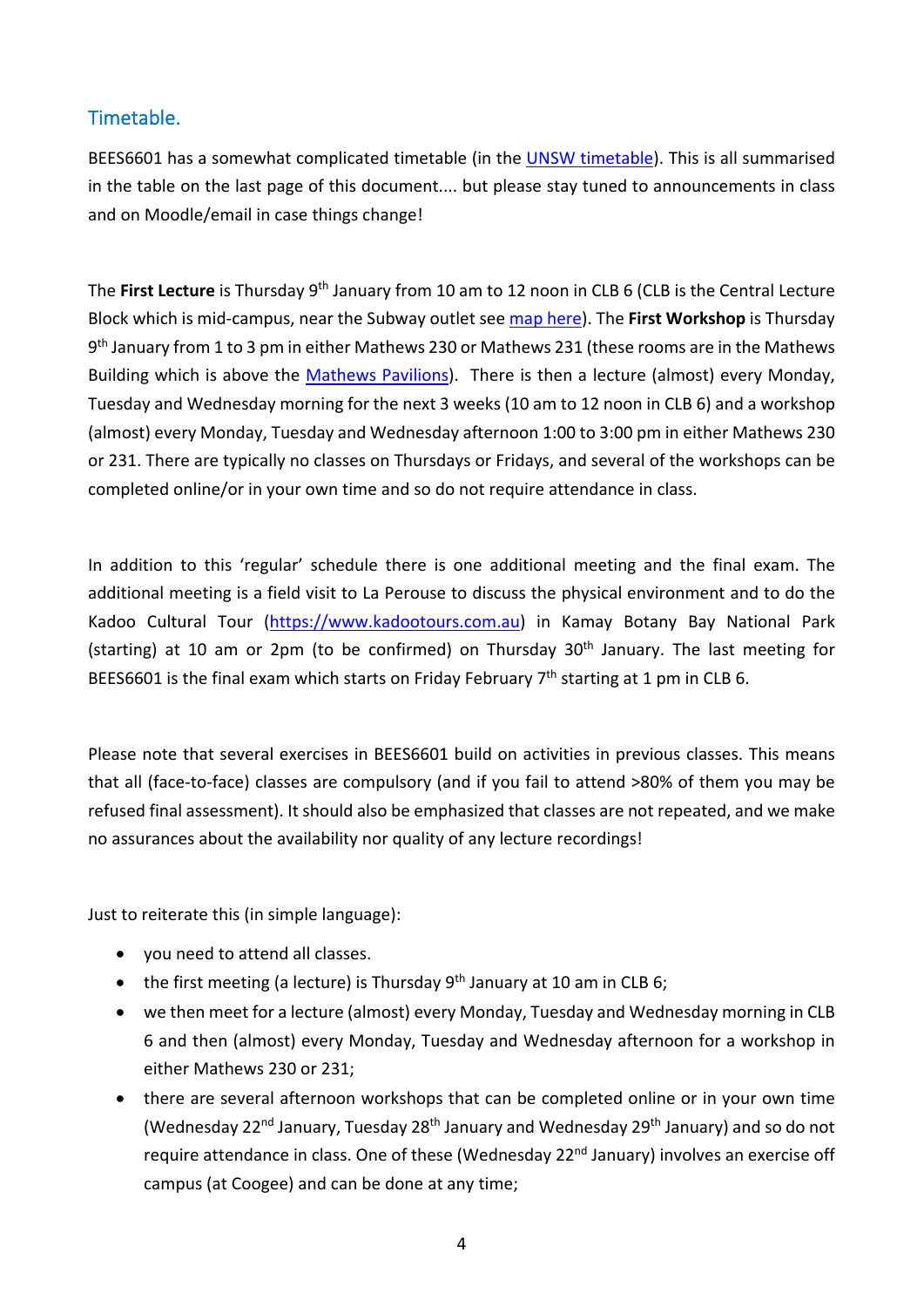- on Thursday 30<sup>th</sup> January we will meet at La Perouse for another field tutorial and cultural tour (this is likely to have two sessions: one starting at 10 am and another at 2pm);
- there are no classes on Thursdays or Fridays except for the final exam on the afternoon of Friday 7<sup>th</sup> February!

The best summary of the class timetable is at the end of this document (and in a separate document on Moodle).

## Rationale and Strategies Underpinning the Course

The learning and teaching rationale underpinning the course draws on of the following concepts:

Learning is best achieved where students undertake a variety of tasks (reading, writing, discussing) and particularly those that stimulate higher‐order thinking such as analysis, synthesis and evaluation. This is achieved through interactive lectures, where questions and critical thinking are encouraged, through discussion in the workshop classes.

The learning experience is also enhanced through the use of activities that are interesting and challenging. Students are more engaged in the learning process when the relevance of the material to professional, disciplinary and/or personal contexts is obvious. A variety of teaching methods and modes of instruction are employed in BEES6601.

In BEES6601 dialogue is encouraged between the students and teachers and among students, through the use of the online learning space Moodle and via discussion and group work. The course aims for an inclusive learning and teaching experience, creating a community of learners.

## Workload, Reading and Other Resources

There are 20 scheduled classes in BEES6601 @ 2 hours per class and one field tutorial (of about 4 hours total) giving a total of ~44 hours of formal classes. It would be expected that you should spend at *least* another 56 hours on this course out of class contact hours for class preparation/reading, working on assessment tasks, and other learning activities.

Students should also note that:

- dedicated pages for BEES6601 exist on Moodle and all course hand-outs, lectures, workshop materials and announcements will be managed using this resource;
- this course covers a wide range of material: you will be expected to read key references for each major topic. References will be highlighted at the end of each lecture and are generally available in Moodle;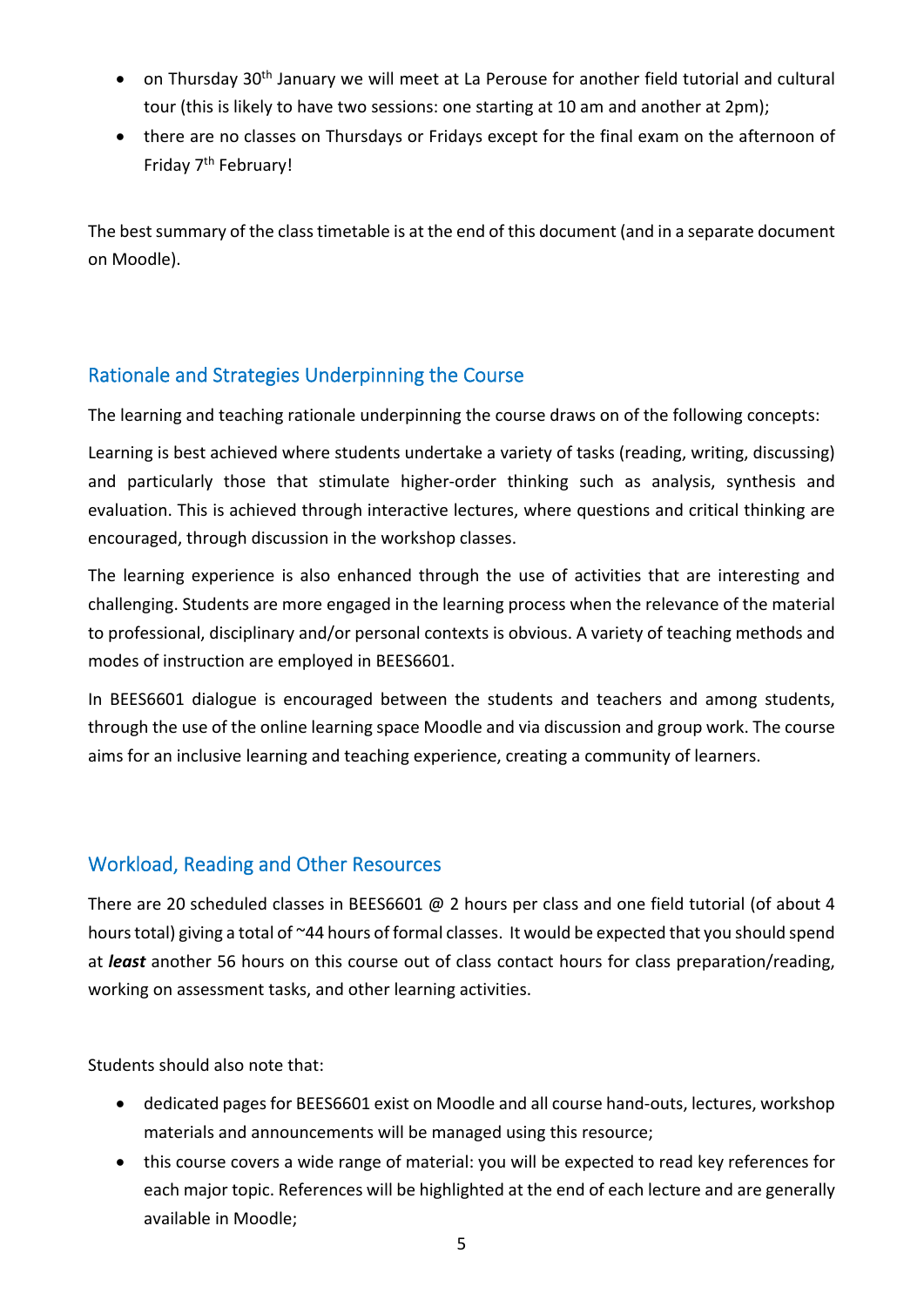Workshops often have a pre‐class document that outlines your expected preparation (with key sources available or linked to on Moodle). Discussion in these workshops is enhanced by this preparation to allow for an informed debate.

## Health and Safety in BEES6601

There are relatively few WHS issues associated with this course. Nonetheless, students should be aware that the BEES WHS site (http://www.bees.unsw.edu.au/health-and-safety) contains important information relating to workplace safety. This information complements that which can be obtained from the UNSW WHS website (http://www.safety.unsw.edu.au). Measuresto minimise risks associated with field visits will be discussed at the relevant time.

## Assessment Tasks and Feedback

The assessment criteria for each of the assignments will be discussed in the workshops preceding that task.

### Course Assessment

|    |                                 | %    | Due date                                         |
|----|---------------------------------|------|--------------------------------------------------|
| 1. | Sydney Story I (the 'pitch')    | 5    | before 10 am Tuesday 21 <sup>st</sup> January    |
| 2. | Peer Assessment of Sydney Story | 2.5  | before 5pm Friday 24 <sup>th</sup> January       |
| 3. | <b>Field Report</b>             | 10   | before 10 am Monday 3rd February                 |
| 4. | Sydney Story II (story board)   | 17.5 | before 12 noon Thursday 6 <sup>th</sup> February |
| 5. | Reflective Exercise             | 15   | before 12 noon Monday 10 <sup>th</sup> February  |
| 6. | <b>Final Examination</b>        | 50   | Friday 7 <sup>th</sup> February 1 pm start       |
|    | Total:                          | 100% |                                                  |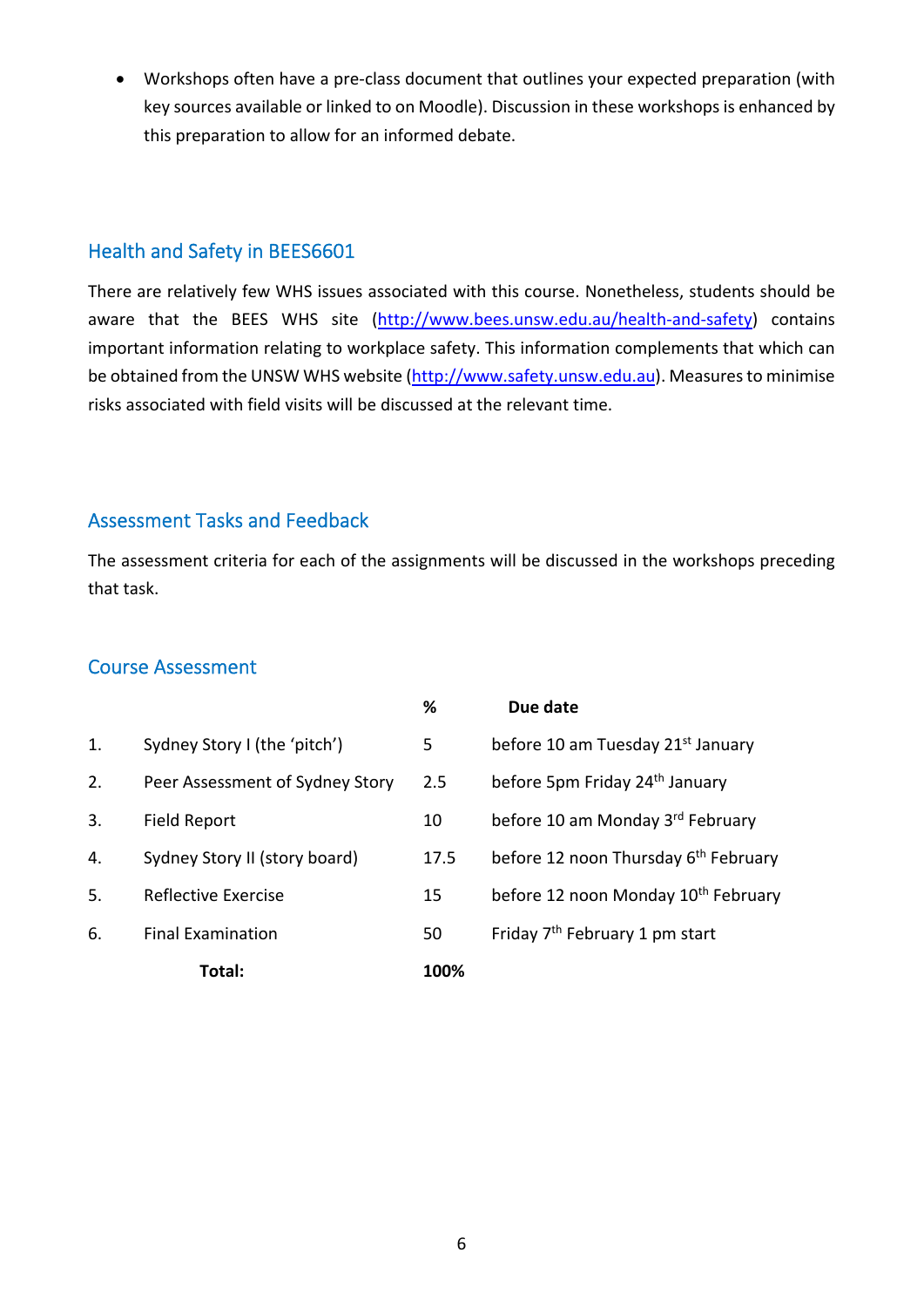## Important Notes about Assessment in BEES6601

- Your attendance is expected (and will be monitored) in all classes. Final assessment may be refused if you attend less than 80% of classes;
- In this course all assignments must be submitted via Moodle. Instructions will be provided in the workshop classes and in the document describing each assignment;
- Assignments submitted after the due date will be penalised at the rate of 10% per day unless accompanied by a medical certificate;
- All outstanding assignments must be submitted before 5pm on Friday the  $14<sup>th</sup>$  of February 2020: Work will only be accepted after this date if Special Consideration is granted;
- Academic misconduct will not be tolerated in any form in this course and particular attention is drawn to the information about plagiarism included over;
- Students should note that timing of assessment and feedback in this short‐course format of BEES6601 is difficult (whereas at UNSW in normal circumstances assignments are assessed and returned within two weeks of submission with written feedback). If you have concerns about your progress in BEES6601 please discuss this with the course convener;
- Many of the assessment tasks can be completed during the teaching session and can be submitted at any time before the due date.

We will discuss the usual grade distribution at UNSW in one of the workshops: it is possible that standard marking at UNSW differs from your home institution. If your UNSW marks are transferred back to UNSW (rather than a Pass/Fail grade) please give the assessment tasks the attention that they deserve.

## UNSW Academic Honesty and Plagiarism

You will be expected –as for all assignments throughout your university career –not to breach the University plagiarism policy as outlined below (also see https://student.unsw.edu.au/plagiarism for details).

#### Please read this carefully. UNSW may have different approaches to those that you are used to!

#### **What is Plagiarism?**

Plagiarism is the presentation of the thoughts or work of another as one's own. Examples include:

- direct duplication of the thoughts or work of another, including by copying material, ideas or concepts from a book, article, report or other written document (whether published or unpublished), composition, artwork, design, drawing, circuitry, computer program or software, web site, Internet, other electronic resource, or another person's assignment without appropriate acknowledgement;
- paraphrasing another person's work with very minor changes keeping the meaning, form and/or progression of ideas of the original;
- piecing together sections of the work of others into a new whole;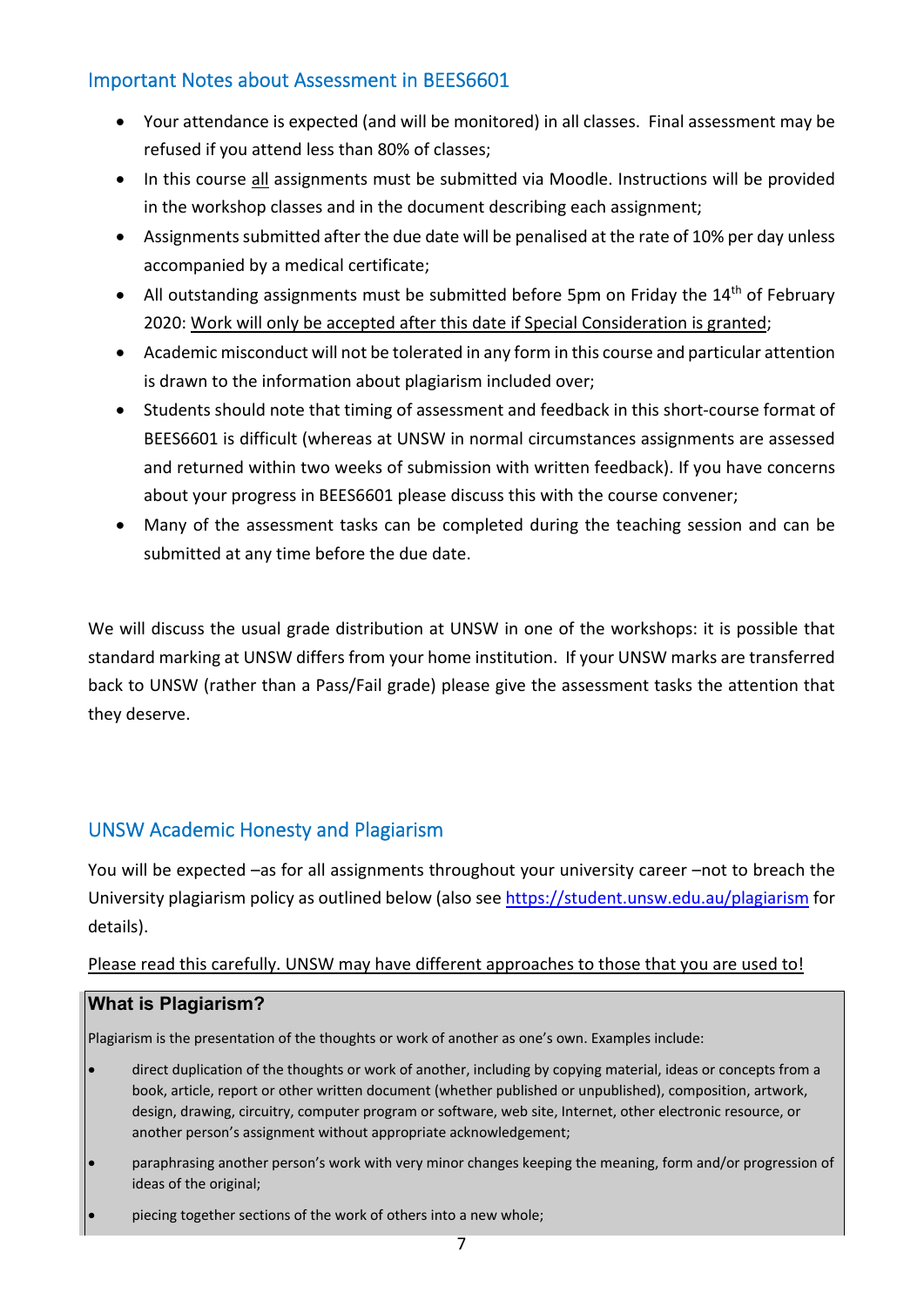- presenting an assessment item as independent work when it has been produced in whole or part in collusion with other people, for example, another student or a tutor; and
- claiming credit for a proportion a work contributed to a group assessment item that is greater than that actually contributed.†

For the purposes of this policy, submitting an assessment item that has already been submitted for academic credit elsewhere may be considered plagiarism.

Knowingly permitting your work to be copied by another student may also be considered to be plagiarism.

Note that an assessment item produced in oral, not written, form, or involving live presentation, may similarly contain plagiarised material.

The inclusion of the thoughts or work of another with attribution appropriate to the academic discipline does *not* amount to plagiarism.

The Learning Centre website is main repository for resources for staff and students on plagiarism and academic honesty. These resources can be located via https://student.unsw.edu.au/plagiarism.

The Learning Centre also provides substantial educational written materials, workshops, and tutorials to aid students, for example, in:

- correct referencing practices;
- paraphrasing, summarising, essay writing, and time management;
- appropriate use of, and attribution for, a range of materials including text, images, formulae and concepts.

Individual assistance is available on request from The Learning Centre at https://student.unsw.edu.au/individualconsultations‐academic‐support.

Students are also reminded that careful time management is an important part of study and one of the identified causes of plagiarism is poor time management. Students should allow sufficient time for research, drafting, and the proper referencing of sources in preparing all assessment items.

\* Based on that proposed to the University of Newcastle by the St James Ethics Centre. Used with kind permission from the University of Newcastle

† Adapted with kind permission from the University of Melbourne.

#### **Additional Notes on Referencing and Plagiarism**

Please pay careful attention to plagiarism: do not use online text (even paraphrased) as this will trigger a plagiarism report. Your work should conform to usual standards: all non‐original information must be referenced to indicate the source. Note that this also applies to any diagrams/illustrative material used.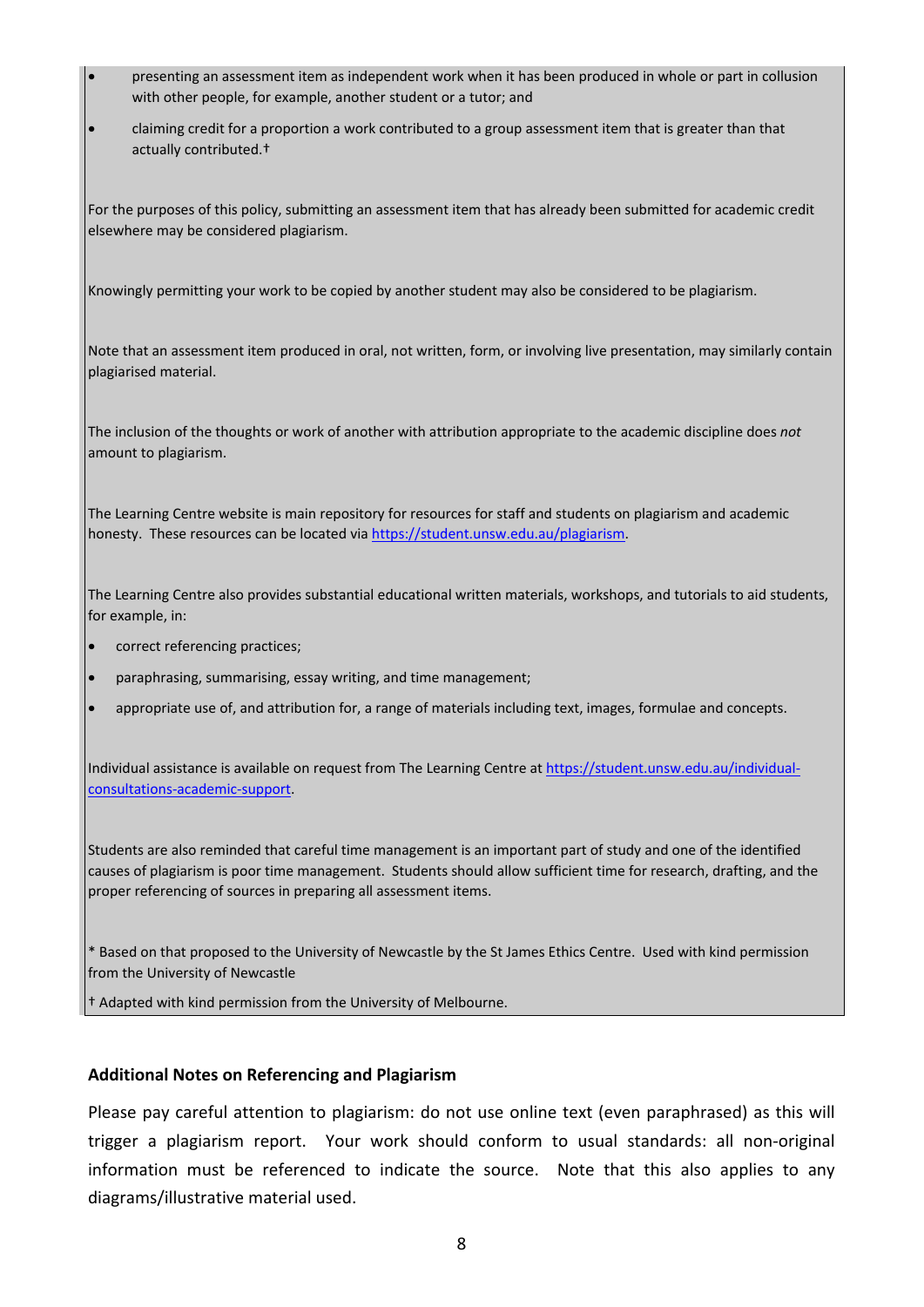Please note that the UNSW plagiarism guidelines include secondary citation as a form of plagiarism. This is where you cite as a reference Bloggs (2005), but you have not read Bloggs, but did notice it as being referred to in Smith (2007). You should always try to locate, and read, the original source: when this is not possible, as a last resort, you should cite "Bloggs (2005) as referred to in Smith (2007)". To cite information from electronic sources you should include the URL or DOI, and give the date you last viewed the sources. All non‐original material should be fully referenced and references must be in Harvard style (see https://student.unsw.edu.au/harvard‐referencing).

### Course Evaluation and Development

Student feedback is an important element of course evaluation at UNSW. BEES6601 has run five times previously (s2 2016, 2017, 2018, summer 2019, T2C 2019) and information about the course has been gathered by various means, including *myExperience*, through discussion on Moodle and in the course review workshop. If you have any constructive criticism with a view to making this course better, please contact the Course Convener.

Improvements to the course resulting from feedback include:

- changes to the structure, weighting and timing of assessment tasks
- changes to the timing and format of the field tutorial
- the inclusion of several on-line workshops.

## Equity and Diversity

Those students who have a disability that requires some adjustment in their teaching or learning environment are encouraged to discuss their study needs with the Course Convener or with UNSW Disability Support Services https://student.unsw.edu.au/disability. Issues to be discussed may include access to materials, signers or note-takers, the provision of services and additional exam and assessment arrangements. Early notification is essential to enable any necessary adjustments to be made.

### Special Consideration

Students who believe that their performance during the teaching period may have been affected by illness or other circumstances may apply for Special Consideration. Applications can be made for compulsory class absences (such as lectures, the field visit or workshops), in‐session assessments tasks, and final examinations. Students must make a formal application for Special Consideration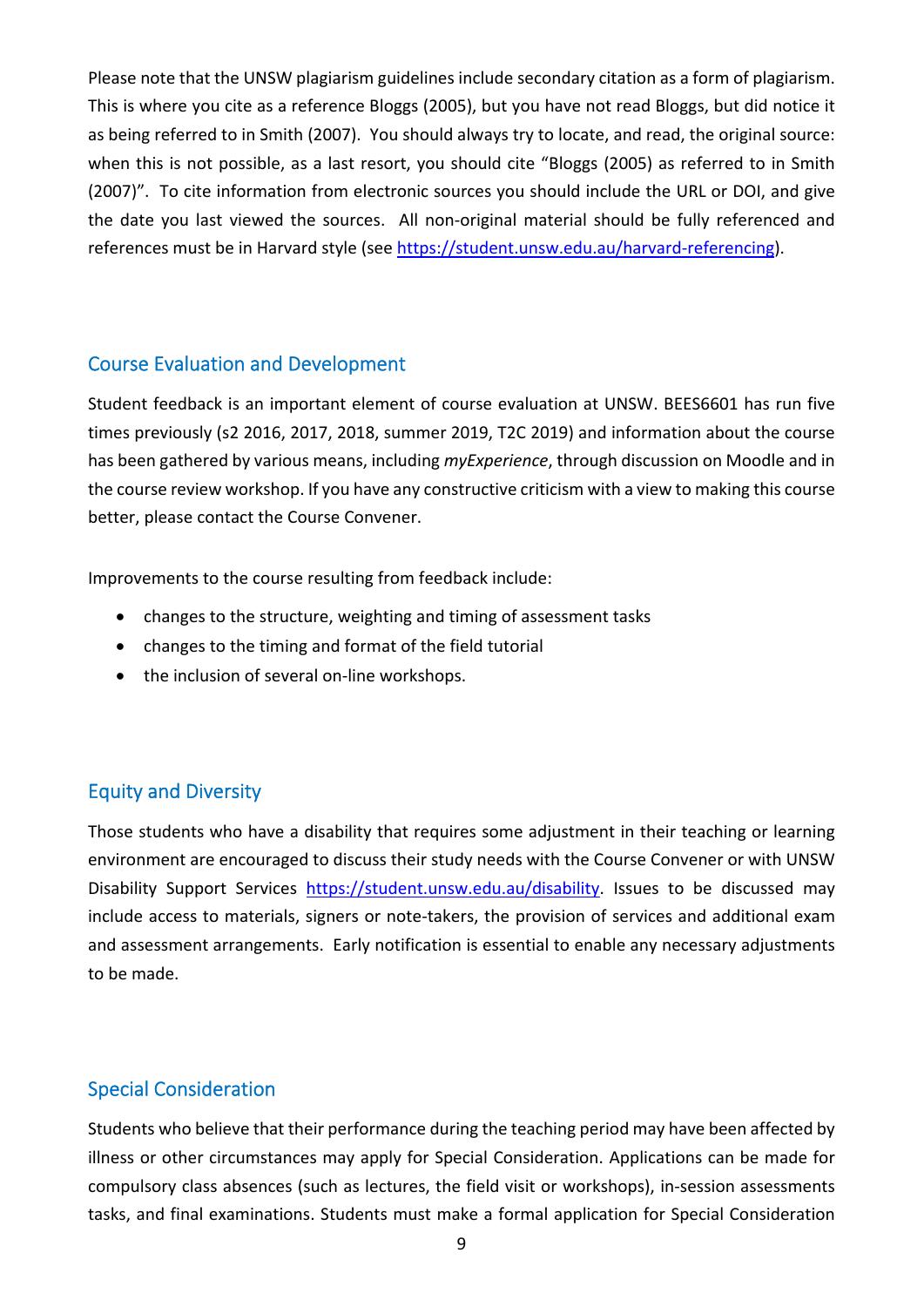for the course/s affected as soon as practicable after the problem occurs and within three working days of the assessment to which it refers.

Students should consult the "Special Consideration" section of the UNSW current students' website for further information https://student.unsw.edu.au/special-consideration. If you miss the final exam due to a documented mis‐adventure, please contact the course convener asap.

### Grievance Policy

In all cases you should first try to resolve any issues with the Course Convener (DE). If this is unsatisfactory, you should contact the Director of Teaching in BEES (A/Prof Stephen Bonser s.bonser@unsw.edu.au) or the Head of School, School of BEES (A/Prof Alistair Poore, a.poore@unsw.edu.au). UNSW has formal policies about the resolution of grievances that can be reviewed in MyUNSW A to Z Guide (see https://student.unsw.edu.au/complaints).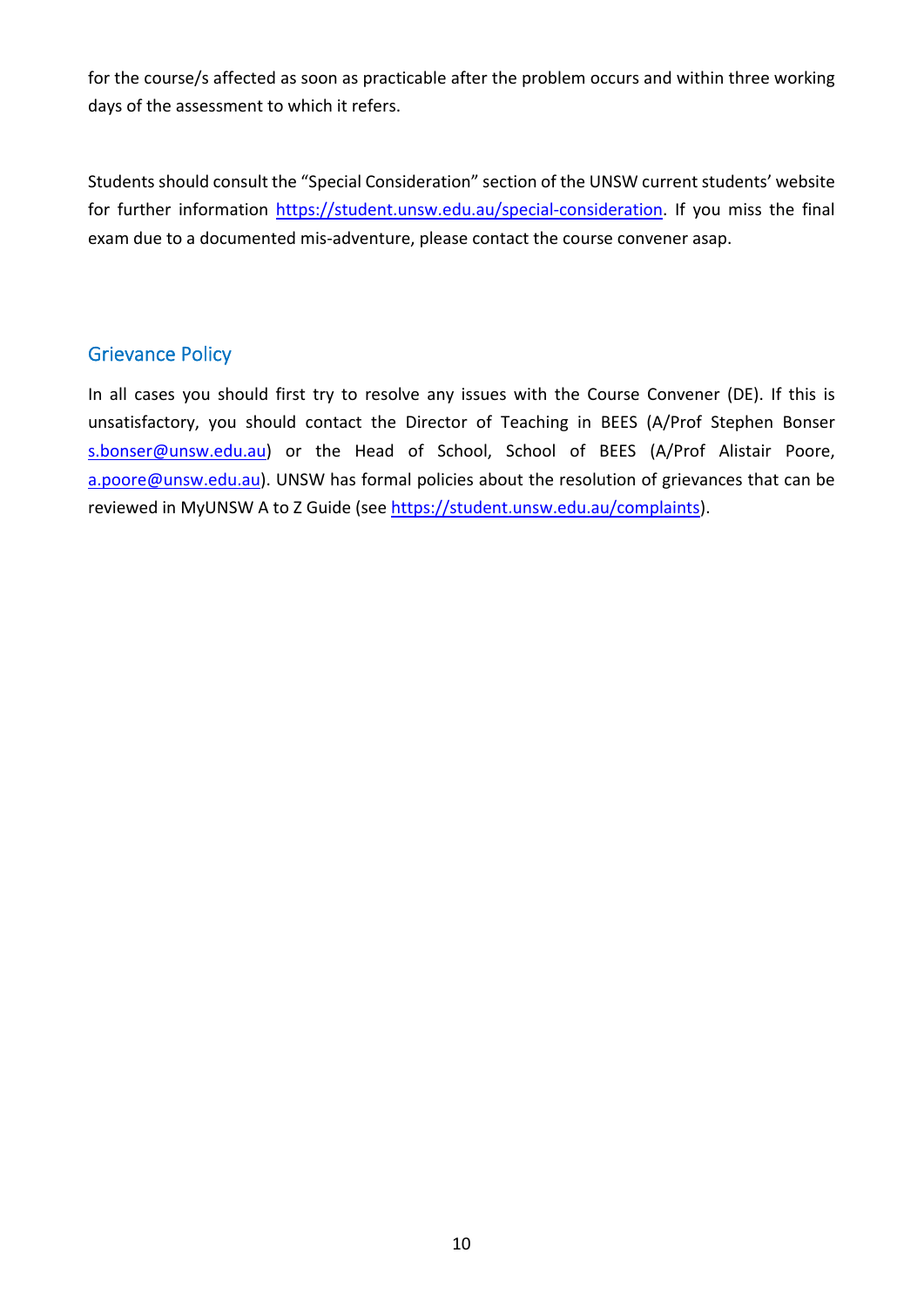## Course Outline: January ‐ February 2020

## **NOTE:** Lectures are from 10 am to 12 noon in CLB6 unless indicated otherwise.

Workshops are from 1.00 to 3.00 pm in either Mathews 230 or 231 unless indicated otherwise.

| Day and                                                                            | Lecture                                                                                                                                  | <b>Workshop</b>                                                                                                                    | <b>Notes</b>                                                                                                                                                                            |
|------------------------------------------------------------------------------------|------------------------------------------------------------------------------------------------------------------------------------------|------------------------------------------------------------------------------------------------------------------------------------|-----------------------------------------------------------------------------------------------------------------------------------------------------------------------------------------|
| <b>Date</b>                                                                        | (staff initials)                                                                                                                         |                                                                                                                                    |                                                                                                                                                                                         |
| Thursday<br>Jan 9 <sup>th</sup>                                                    | First lecture (L1 SM).<br>Course introduction,<br>aims and logistics.<br>The physical, biological<br>and social environment<br>of Sydney | First workshop (W1).<br>Introduction to Sydney:<br>initial perceptions of<br>Sydney;<br>intro to assignments in<br><b>BEES6601</b> | <b>First lecture</b> is from<br>10 am to 12 noon in<br>Central Lecture Block (CLB) 6<br>(link to map here)<br>First workshop is from 1.00 to<br>3.00 pm in either Mathews 230<br>or 231 |
| Monday<br>Jan 13 <sup>th</sup>                                                     | L <sub>2</sub> (DE). Introduction to<br>the physical<br>environment of the<br>Sydney Basin: geology,<br>geomorphology and<br>soils       | W2. The Sydney Story<br>assignments: a 'how to'<br>guide and discussion about<br>options                                           |                                                                                                                                                                                         |
| Tuesday<br>Jan 14 <sup>th</sup>                                                    | L3 (DE). The coast,<br>beaches and estuaries of<br>Sydney                                                                                | W3. Conceptualizing the<br>physical environment of<br>Sydney                                                                       | W <sub>3</sub> is held in a Computer Lab<br>Five on the ground floor of the<br><b>Biological Sciences Building.</b>                                                                     |
| Wednesday<br>Jan 15 <sup>th</sup>                                                  | L4 (SM). The climate<br>and vegetation of the<br>Sydney Basin                                                                            | W <sub>4</sub> . The natural<br>environment and National<br>Parks of the Sydney region                                             |                                                                                                                                                                                         |
| Thursday Jan16 <sup>th</sup> & Friday Jan 17 <sup>th</sup>                         |                                                                                                                                          | No classes                                                                                                                         |                                                                                                                                                                                         |
| Monday<br>Jan 20 <sup>th</sup>                                                     | <b>L5 (DE).</b> Sydney Story<br>and peer assessment<br>training                                                                          | <b>Optional Sydney Story</b><br>workshop.                                                                                          | Optional workshop for students<br>requiring help with the Sydney<br>Story assignment.                                                                                                   |
| Tuesday<br>Jan 21st                                                                | L6 (KD). The vertebrate<br>zoology of Sydney: what  <br>was the fauna of Sydney<br>like and how is it faring?                            | W5. The natural and biotic<br>hazards of Sydney                                                                                    | The lecture is by Kane Durrant.<br>Sydney Story pitch video<br>assignment (5%) due before 10<br>am Tues 21 <sup>st</sup> Jan.                                                           |
| Wednesday<br>Jan 22nd                                                              | L7 (PG). The marine<br>biology of Sydney<br>Harbour                                                                                      | <b>W6.</b> Coogee Explorer<br>(self-guided field exercise)                                                                         | The lecture is presented by<br>A/Prof Paul Gribben. It will be<br>held in BioScience Lab 6 (TBC).<br>The workshop can be done at<br>any time during daylight hours.                     |
| Thursday<br>Jan $23^{\text{rd}}$ &<br>Friday<br>No classes<br>Jan 24 <sup>th</sup> |                                                                                                                                          |                                                                                                                                    | <b>Sydney Story peer assessment</b><br>of video pitch (2.5%) due before<br>5pm Friday 24 <sup>th</sup> Jan.                                                                             |